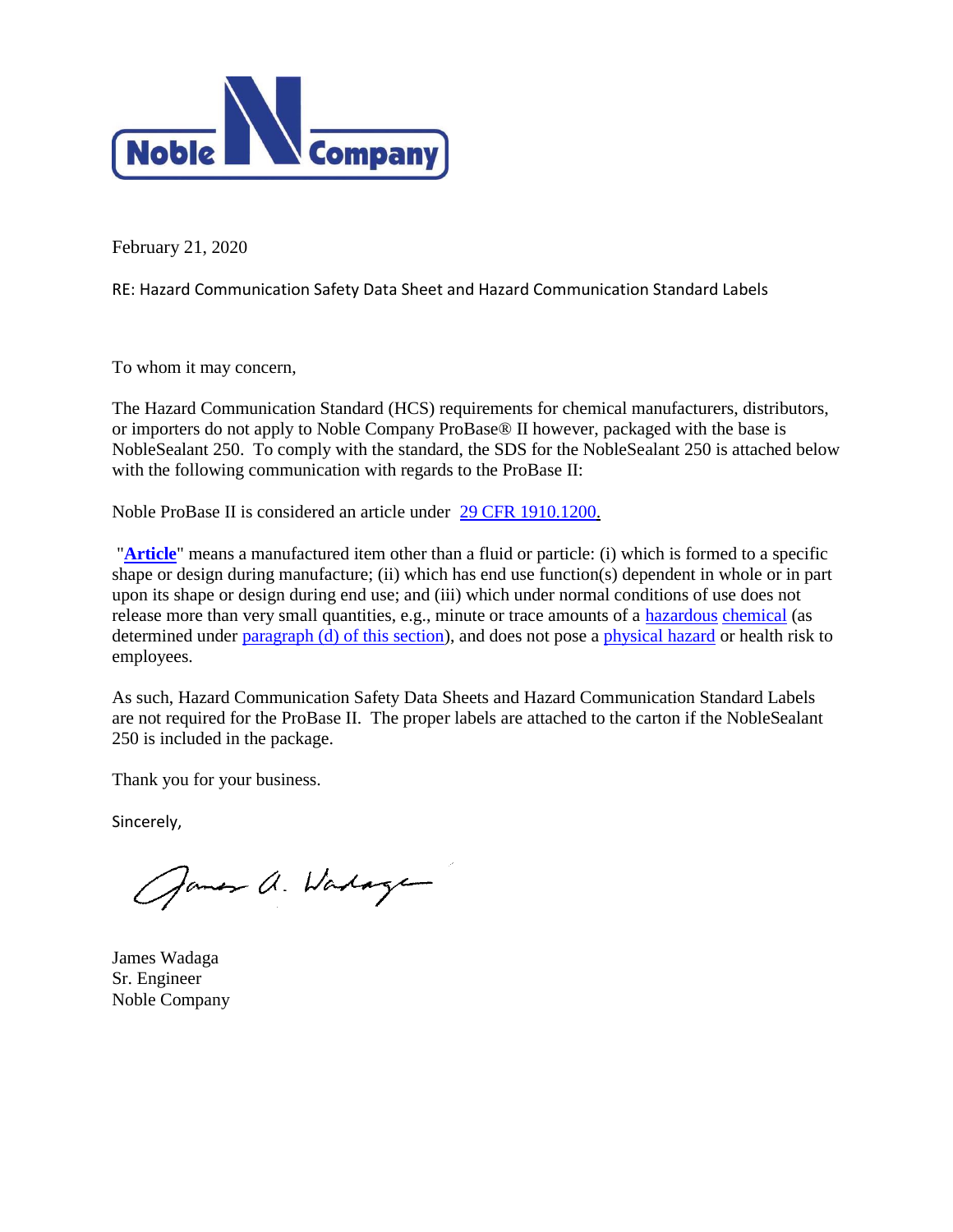

# **NobleSealant 250**

According to Appendix D, OSHA Hazard Communication Standard 29 CFR §1910.1200

### 1. Identification

#### **PRODUCT IDENTIFIER**

- Product Name: NobleSealant 250
- Recommended Use: Adhesive Sealant

#### **RECOMMENDED USE OF THE CHEMICAL AND RESTRICTIONS ON USE**

Uses Advised Against: No specific uses advised against are identified.

#### **DETAILS OF THE SUPPLIER OF THE SAFETY DATA SHEET**

Manufactured for: Noble Company 7300 Enterprise Drive Spring Lake, MI 49456 (231) 799-8000 | (800) 878-5788

#### **EMERGENCY CONTACT**

Emergency Telephone Number: Chemtrec (800) 424-9300 or (703) 527-3887

### 2. Hazard(s) Identification

#### **CLASSIFICATION OF THE SUBSTANCE OR MIXTURE**

| Physical Hazards: | Not Classified                                                                                                                                                                                                                                                                                                                                                                                                                                                                                                                                                            |
|-------------------|---------------------------------------------------------------------------------------------------------------------------------------------------------------------------------------------------------------------------------------------------------------------------------------------------------------------------------------------------------------------------------------------------------------------------------------------------------------------------------------------------------------------------------------------------------------------------|
| Health Hazards:   | Eye Irrit. 2A - H319 Skin Sens. 1 - H317 Repr. 1B - H360                                                                                                                                                                                                                                                                                                                                                                                                                                                                                                                  |
| Disclaimer:       | WARNING! This product contains chemicals known to the State of California to<br>cause cancer. The listing of titanium dioxide is for "airborne, unbound particles of<br>respirable size." The listing is not applicable to titanium dioxide when it remains<br>bound within a product matrix. Additives in this product do not present a respiration<br>hazard unless the product is ground to a powder of respirable size and the dust is<br>inhaled. All dusts are potentially injurious to the respiratory tract if respirable<br>particles are generated and inhaled. |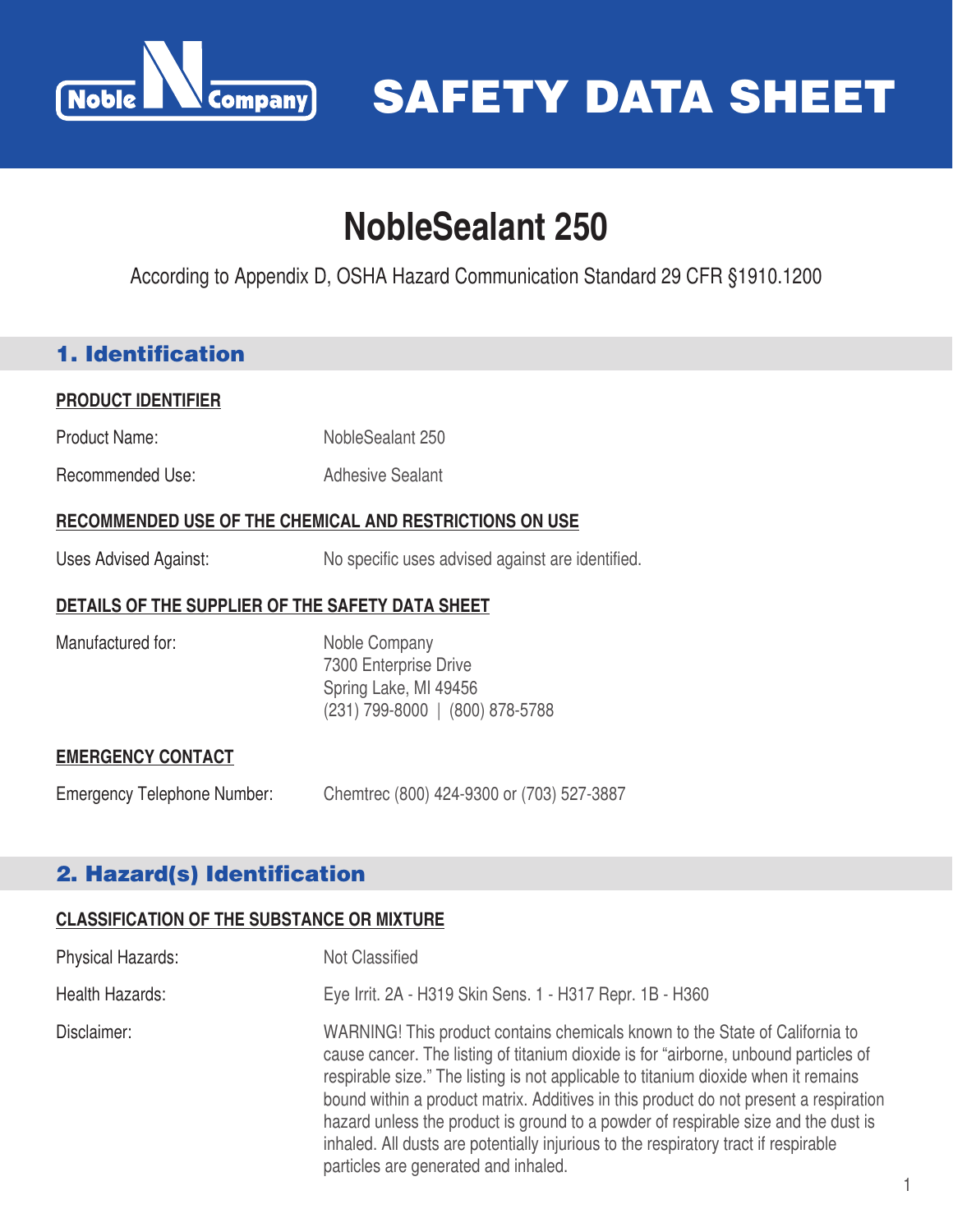## **NobleSealant 250**

### *2. Hazard(s) Identification (continued)*

#### **LABEL ELEMENTS**

Pictogram:



| Signal Word:                     | Danger                                                                                                                                                                                                                                                                                                                                                                                                                                                                                                                                                                                                                                                                                                                                                                                                                                                                                                                                                                                                                               |
|----------------------------------|--------------------------------------------------------------------------------------------------------------------------------------------------------------------------------------------------------------------------------------------------------------------------------------------------------------------------------------------------------------------------------------------------------------------------------------------------------------------------------------------------------------------------------------------------------------------------------------------------------------------------------------------------------------------------------------------------------------------------------------------------------------------------------------------------------------------------------------------------------------------------------------------------------------------------------------------------------------------------------------------------------------------------------------|
| <b>Hazard Statements:</b>        | H319 Causes serious eye irritation.<br>H317 May cause an allergic skin reaction.<br>H360 May damage fertility or the unborn child.                                                                                                                                                                                                                                                                                                                                                                                                                                                                                                                                                                                                                                                                                                                                                                                                                                                                                                   |
| <b>Precautionary Statements:</b> | P201 Obtain special instructions before use.                                                                                                                                                                                                                                                                                                                                                                                                                                                                                                                                                                                                                                                                                                                                                                                                                                                                                                                                                                                         |
|                                  | P202 Do not handle until all safety precautions have been read and understood.<br>P261 Avoid breathing vapor/spray.<br>P264 Wash contaminated skin thoroughly after handling.<br>P272 Contaminated work clothing must not be allowed out of the workplace.<br>P280 Wear protective gloves/ protective clothing/ eye protection/ face protection.<br>P302+P352 If on skin: Wash with plenty of water.<br>P305+P351+P338 If in eyes: Rinse cautiously with water for several minutes.<br>Remove contact lenses, if present and easy to do.<br>Continue rinsing.<br>P308+P313 If exposed or concerned: Get medical advice/attention.<br>P321 Specific treatment (see medical advice on this label).<br>P333+P313 If skin irritation or rash occurs: Get medical advice/attention.<br>P337+P313 If eye irritation persists: Get medical advice/attention.<br>P362+P364 Take off contaminated clothing and wash it before reuse.<br>P405 Store locked up.<br>P501 Dispose of contents/ container in accordance with national regulations. |
| Contains:                        | Proprietary Adhesion Promoter, Proprietary Catalyst                                                                                                                                                                                                                                                                                                                                                                                                                                                                                                                                                                                                                                                                                                                                                                                                                                                                                                                                                                                  |
| <b>OTHER HAZARDS</b>             |                                                                                                                                                                                                                                                                                                                                                                                                                                                                                                                                                                                                                                                                                                                                                                                                                                                                                                                                                                                                                                      |
| Other:                           | This product does not contain any substances classified as PBT or vPvB.                                                                                                                                                                                                                                                                                                                                                                                                                                                                                                                                                                                                                                                                                                                                                                                                                                                                                                                                                              |

### 3. Composition/Information on Ingredients

### **CLASSIFICATION OF THE SUBSTANCE OR MIXTURE**

Composition comments: Exact concentrations and chemical identities of ingredients not listed on the next page are either classified as non-hazardous or are withheld as a trade secret as covered by OSHA's Hazard Communication Standard, 29 CFR 1910.1200(i).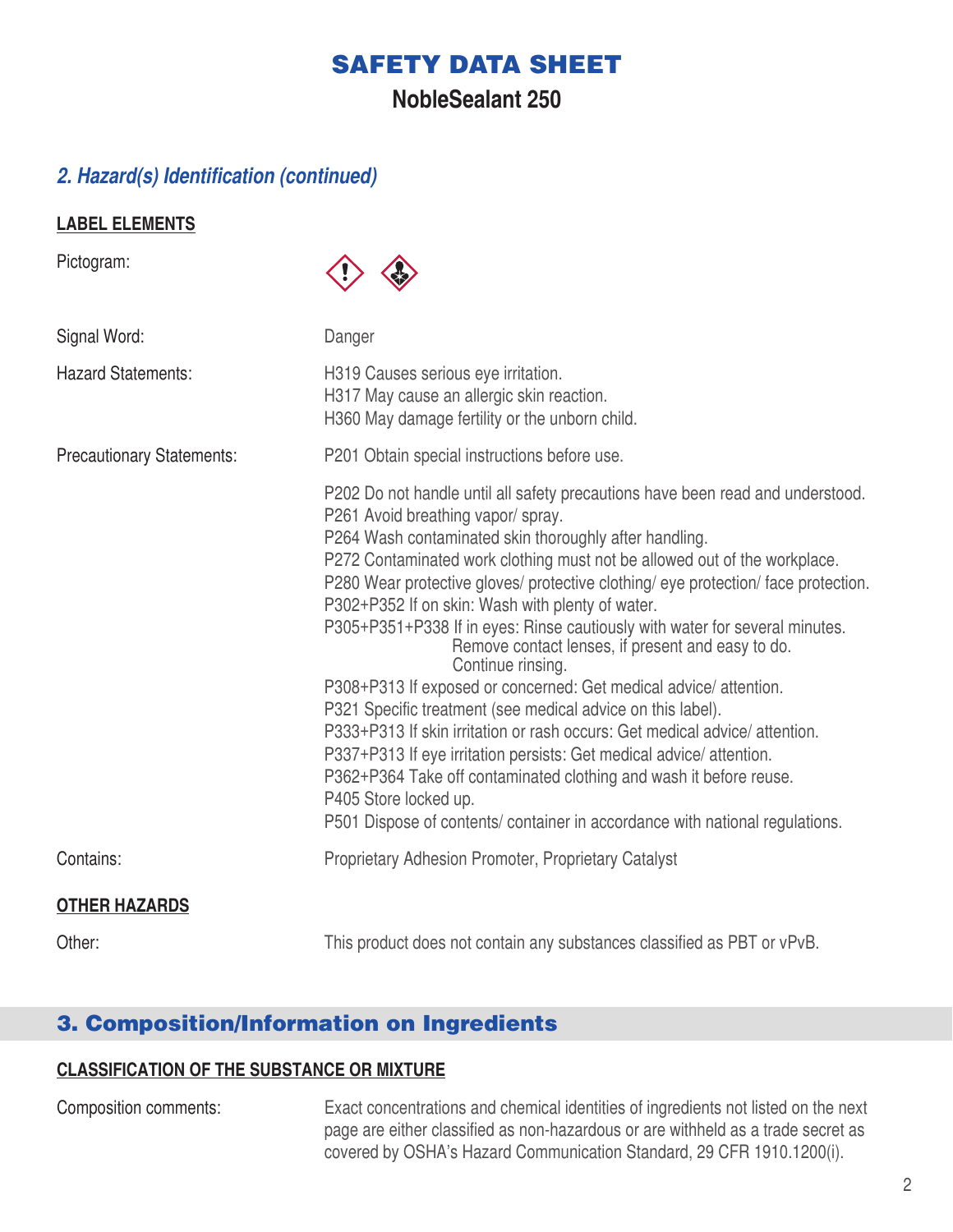### **NobleSealant 250**

### *3. Composition/Information on Ingredients (continued)*

| Mixtures: | <b>Proprietary Polymer</b><br><b>CAS number: Proprietary</b>           | 30-60%   |
|-----------|------------------------------------------------------------------------|----------|
|           | <b>Diisononyl Phthalate</b><br>CAS number: 28553-12-0                  | 10-30%   |
|           | <b>Titanium Dioxide</b><br>CAS number: 13463-67-7                      | $1 - 5%$ |
|           | <b>Proprietary Adhesion Promoter</b><br><b>CAS number: Proprietary</b> | $1 - 5%$ |
|           | <b>Proprietary Catalyst</b><br>CAS number: 22673-19-4                  | $1\%$    |

# 4. First-Aid Measures

#### **DESCRIPTION OF FIRST AID MEASURES**

| General Information:               | Get medical attention if any discomfort continues.<br>Show this Safety Data Sheet to the medical personnel.                                                                                                                                                                                                                |
|------------------------------------|----------------------------------------------------------------------------------------------------------------------------------------------------------------------------------------------------------------------------------------------------------------------------------------------------------------------------|
| Inhalation:                        | Move affected person to fresh air and keep warm and at rest in a position<br>comfortable for breathing. Loosen tight clothing such as collar, tie or belt.<br>Get medical attention if symptomsare severe or persist.                                                                                                      |
| Ingestion:                         | Rinse mouth thoroughly with water. Get medical advice/attention if you feel unwell.<br>Do not induce vomiting unless under the direction of medical personnel.                                                                                                                                                             |
| <b>Skin Contact:</b>               | It is important to remove the substance from the skin immediately. In the event of<br>any sensitization symptoms developing, ensure further exposure is avoided.<br>Remove contamination with soap and water or recognized skin cleansing agent.<br>Get medical attention if symptoms are severe or persist after washing. |
| Eye Contact:                       | Rinse with water. Do not rub eye. Remove any contact lenses and open eyelids<br>wide apart. Get medical attention if any discomfort continues.                                                                                                                                                                             |
| <b>Protection of First Aiders:</b> | First aid personnel should wear appropriate protective equipment during any rescue.                                                                                                                                                                                                                                        |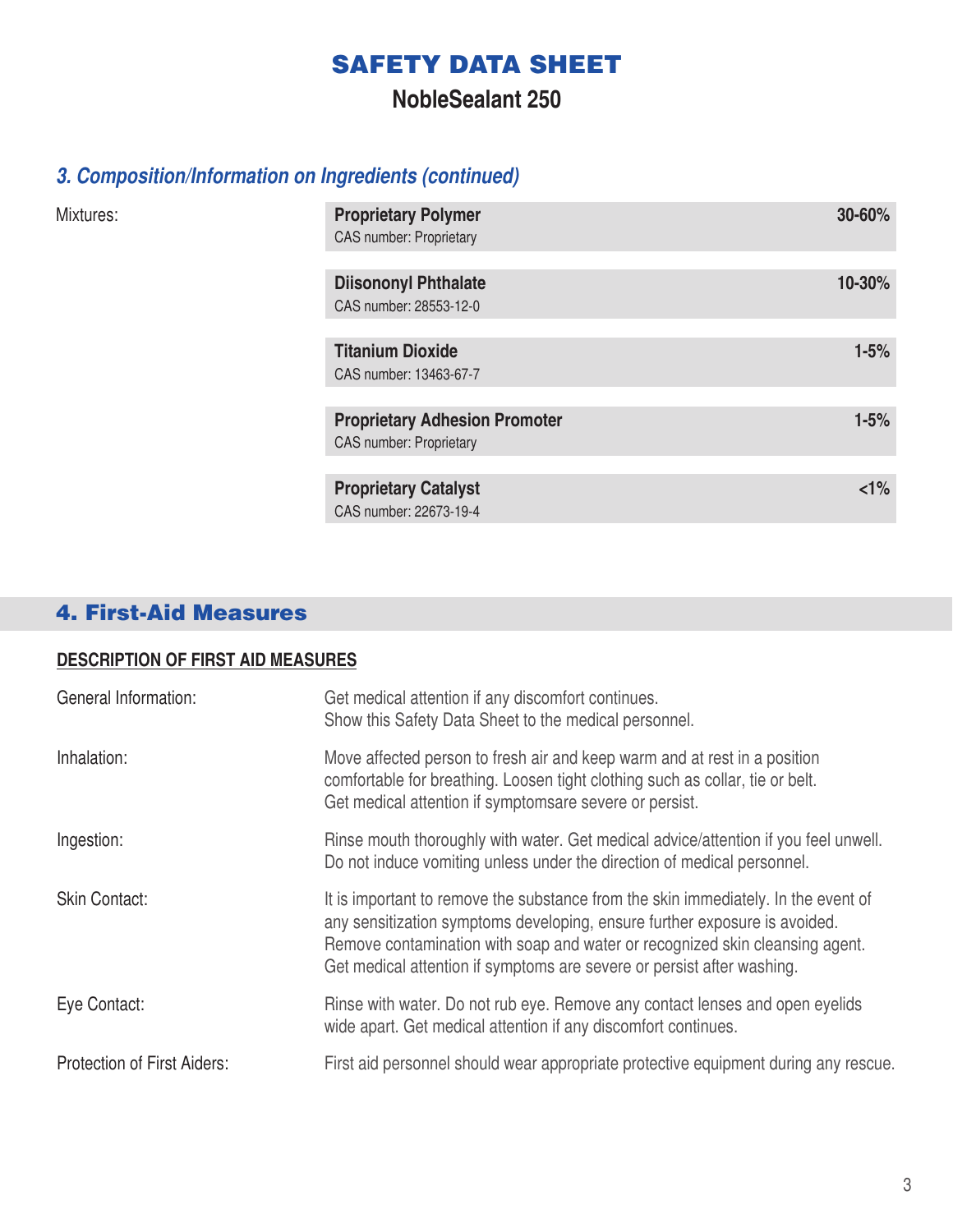**NobleSealant 250**

### *4. First-Aid Measures (continued)*

#### **MOST IMPORTANT SYMPTOMS AND EFFECTS, BOTH ACUTE AND DELAYED**

| General Information: | The severity of the symptoms described will vary dependent on the concentration<br>and the length of exposure.                                                                          |
|----------------------|-----------------------------------------------------------------------------------------------------------------------------------------------------------------------------------------|
| Inhalation:          | Prolonged or repeated exposure may cause the following adverse effects:<br>Suspected of causing cancer.                                                                                 |
| Ingestion:           | May cause sensitization or allergic reactions in sensitive individuals.<br>Prolonged or repeated exposure may cause the following adverse effects:<br>Suspected of causing cancer.      |
| <b>Skin Contact:</b> | May cause skin sensitization or allergic reactions in sensitive individuals.<br>Prolonged or repeated exposure may cause the following adverse effects:<br>Suspected of causing cancer. |
| Eye Contact:         | Irritating to eyes.                                                                                                                                                                     |
|                      | <b>INDICATION OF IMMEDIATE MEDICAL ATTENTION AND SPECIAL TREATMENT NEEDED</b>                                                                                                           |

Notes for the Doctor: Treat symptomatically. May cause sensitization or allergic reactions in sensitive individuals.

### 5. Fire-Fighting Measures

#### **EXTINGUISHING MEDIA**

Suitable Extinguishing Media: The product is not flammable. Extinguish with alcohol-resistant foam, carbon dioxide, dry powder or water fog. Use fire-extinguishing media suitable for the surrounding fire. Unsuitable Extinguishing Media: Do not use water jet as an extinguisher, as this will spread the fire.

#### **SPECIAL HAZARDS ARISING FROM THE SUBSTANCE OR MIXTURE**

| Specific Hazards:              | Containers can burst or explode when heated, due to excessive pressure build up                                |
|--------------------------------|----------------------------------------------------------------------------------------------------------------|
| Hazardous Combustion Products: | Thermal decomposition or combustion products may include the following<br>substances: Harmful gases or vapors. |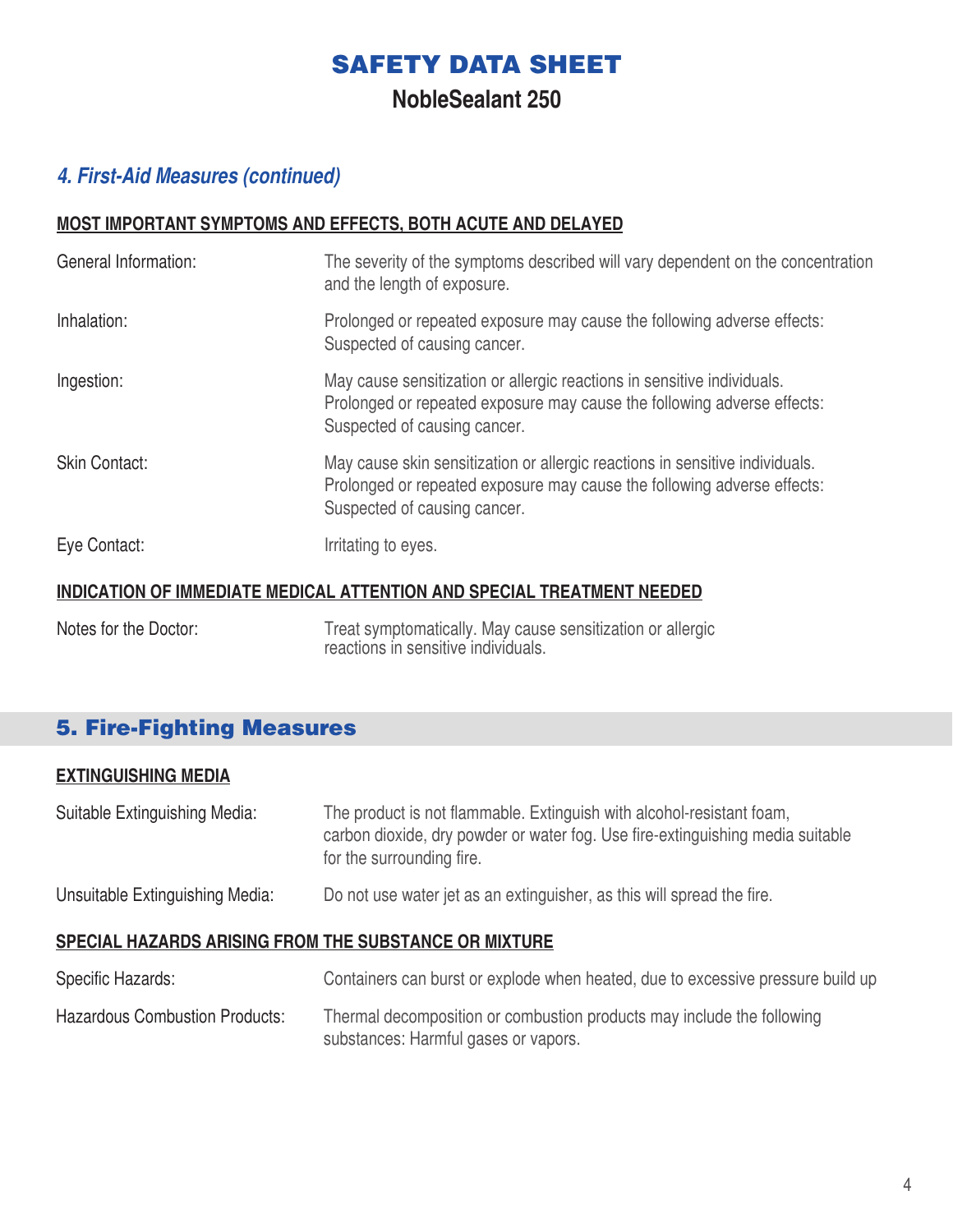**NobleSealant 250**

### *5. Fire-Fighting Measures (continued)*

#### **ADVICE FOR FIREFIGHTERS**

| <b>Protective Actions During Firefighting:</b>           | Avoid breathing fire gases or vapors. Evacuate area. Keep upwind to avoid<br>inhalation of gases, vapors, fumes and smoke. Ventilate closed spaces before<br>entering them. Cool containers exposed to heat with water spray and remove them<br>from the fire area if it can be done without risk. Cool containers exposed to flames<br>with water until well after the fire is out. If a leak or spill has not ignited, use water<br>spray to disperse vapors and protect men stopping the leak. Control run-off water by<br>containing and keeping it out of sewers and watercourses. If risk of water pollution<br>occurs, notify appropriate authorities. |
|----------------------------------------------------------|---------------------------------------------------------------------------------------------------------------------------------------------------------------------------------------------------------------------------------------------------------------------------------------------------------------------------------------------------------------------------------------------------------------------------------------------------------------------------------------------------------------------------------------------------------------------------------------------------------------------------------------------------------------|
| <b>Special Protective Equipment</b><br>for Firefighters: | Wear positive-pressure self-contained breathing apparatus (SCBA) and appropriate<br>protective clothing. Standard Firefighter's clothing including helmets, protective<br>boots, and gloves will provide a basic level of protection for chemical incidents.                                                                                                                                                                                                                                                                                                                                                                                                  |

### 6. Accidental Release Measures

#### **PERSONAL PRECAUTIONS, PROTECTIVE EQUIPMENT AND EMERGENCY PROCEDURES**

Personal Precautions: Wear protective clothing as described in Section 8 of this safety data sheet. No action shall be taken without appropriate training or involving any personal risk. Do not touch or walk into spilled material. Avoid contact with skin and eyes.

#### **ENVIRONMENTAL PRECAUTIONS**

Environmental Precautions: Avoid discharge into drains or watercourses or onto the ground. Avoid discharge to the aquatic environment.

#### **METHODS AND MATERIAL FOR CONTAINMENT AND CLEANING UP**

| Methods for Cleaning Up:     | Wear protective clothing as described in Section 8 of this safety data sheet. Clear up<br>spills immediately and dispose of waste safely. Small Spillages: Collect spillage.<br>Large Spillages: Absorb spillage with non-combustible, absorbent material. The<br>contaminated absorbent may pose the same hazard as the spilled material. Collect<br>and place in suitable waste disposal containers and seal securely. Label the<br>containers containing waste and contaminated materials and remove from the area<br>as soon as possible. Flush contaminated area with plenty of water. Wash thoroughly<br>after dealing with a spillage. For waste disposal, see Section 13. |
|------------------------------|-----------------------------------------------------------------------------------------------------------------------------------------------------------------------------------------------------------------------------------------------------------------------------------------------------------------------------------------------------------------------------------------------------------------------------------------------------------------------------------------------------------------------------------------------------------------------------------------------------------------------------------------------------------------------------------|
| Reference to Other Sections: | For personal protection, see Section 8. See Section 11 for additional information on<br>health hazards. See Section 12 for additional information on ecological hazards.<br>For waste disposal, see Section 13.                                                                                                                                                                                                                                                                                                                                                                                                                                                                   |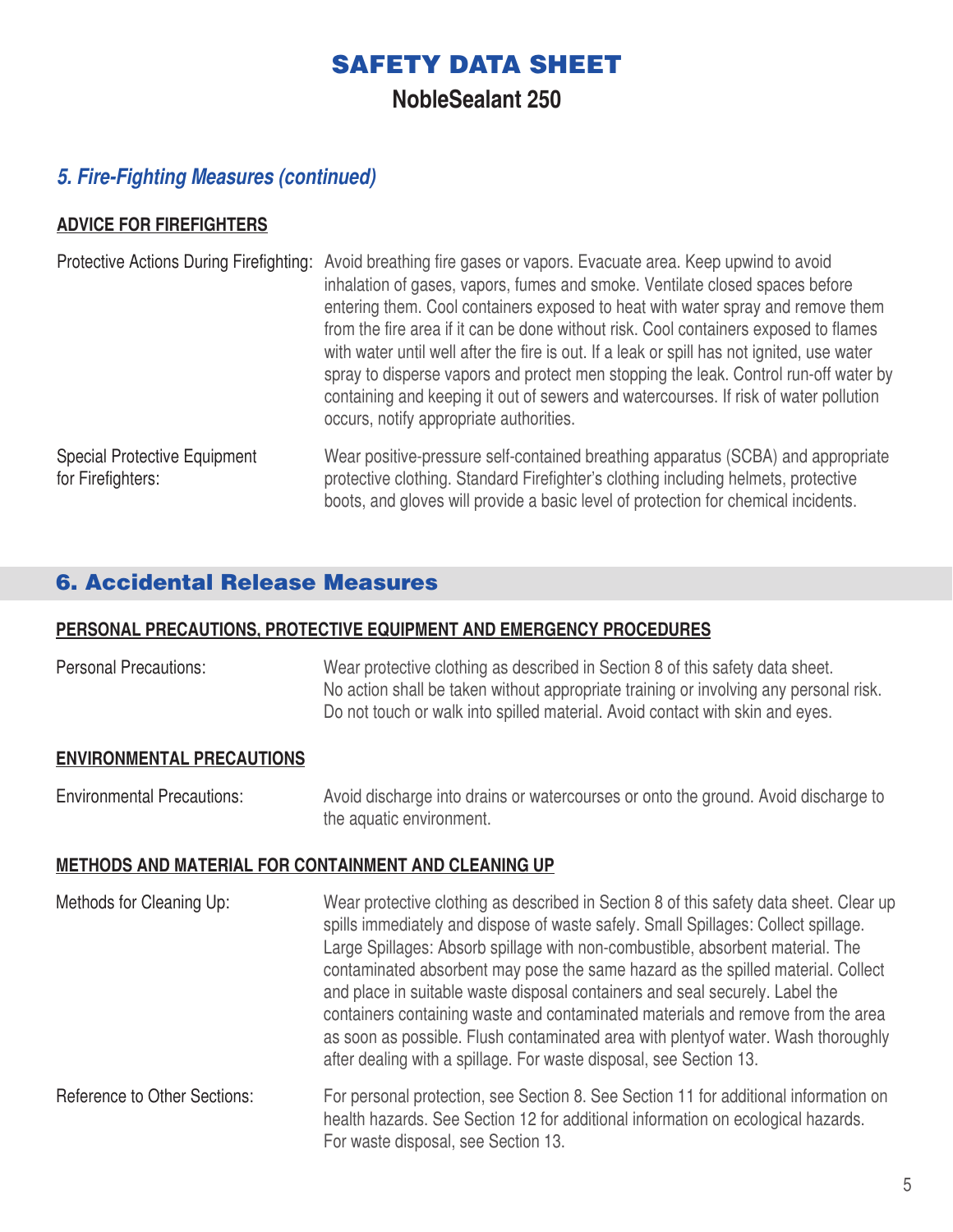**NobleSealant 250**

### 7. Handling and Storage

#### **PRECAUTIONS FOR SAFE HANDLING**

| <b>Usage Precautions:</b> | Read and follow manufacturer's recommendations. Wear protective clothing as<br>described in Section 8 of this safety data sheet. Keep away from food, drink and<br>animal feeding stuffs. Handle all packages and containers carefully to minimize<br>spills. Keep container tightly sealed when not in use. Avoid the formation of mists.<br>Suspected of causing cancer. Do not handle until all safety precautions have been<br>read and understood. Do not handle broken packages without protective equipment.<br>Do not reuse empty containers. |
|---------------------------|-------------------------------------------------------------------------------------------------------------------------------------------------------------------------------------------------------------------------------------------------------------------------------------------------------------------------------------------------------------------------------------------------------------------------------------------------------------------------------------------------------------------------------------------------------|
| Advice on General         | Wash promptly if skin becomes contaminated. Take off contaminated clothing and                                                                                                                                                                                                                                                                                                                                                                                                                                                                        |
| Occupational Hygiene:     | wash before reuse. Wash contaminated clothing before reuse.                                                                                                                                                                                                                                                                                                                                                                                                                                                                                           |

#### **CONDITIONS FOR SAFE STORAGE, INCLUDING ANY INCOMPATIBILITIES**

| <b>Storage Precautions:</b> | Store away from incompatible materials (see Section 10). Store locked up.<br>Keep only in the original container. Keep container tightly closed, in a cool, well<br>ventilated place. Keep containers upright. Protect containers from damage. |
|-----------------------------|------------------------------------------------------------------------------------------------------------------------------------------------------------------------------------------------------------------------------------------------|
| Storage Class:              | Chemical storage.                                                                                                                                                                                                                              |
| <b>END USES(S)</b>          |                                                                                                                                                                                                                                                |
| Specific End Use(s):        | The identified uses for this product are detailed in Section 1.                                                                                                                                                                                |

### 8. Exposure Controls/Personal Protection

#### **CONTROL PARAMETERS**

#### **OCCUPATIONAL EXPOSURE LIMITS**

| <b>Proprietary Polymer:</b>  | Long-term exposure limit (8-hour TWA): ACGIH 50 ppm<br>Long-term exposure limit (8-hour TWA): OSHA 500 ppm 1800 mg/m <sup>3</sup>                                                                                                                                                                                                                                                            |
|------------------------------|----------------------------------------------------------------------------------------------------------------------------------------------------------------------------------------------------------------------------------------------------------------------------------------------------------------------------------------------------------------------------------------------|
| Titanium Dioxide:            | Long-term exposure limit (8-hour TWA): ACGIH 10 mg/m <sup>3</sup> A4<br>Long-term exposure limit (8-hour TWA): OSHA 15 mg/m <sup>3</sup> total dust                                                                                                                                                                                                                                          |
| <b>Proprietary Catalyst:</b> | Long-term exposure limit (8-hour TWA): ACGIH 0.1 mg/m <sup>3</sup><br>Short-term exposure limit (15-minute): ACGIH 0.2 mg/m <sup>3</sup><br>Long-term exposure limit (8-hour TWA): OSHA 0.1 mg/m <sup>3</sup><br>ACGIH = American Conference of Governmental Industrial Hygienists.<br>OSHA = Occupational Safety and Health Administration.<br>A4 = Not Classifiable as a Human Carcinogen. |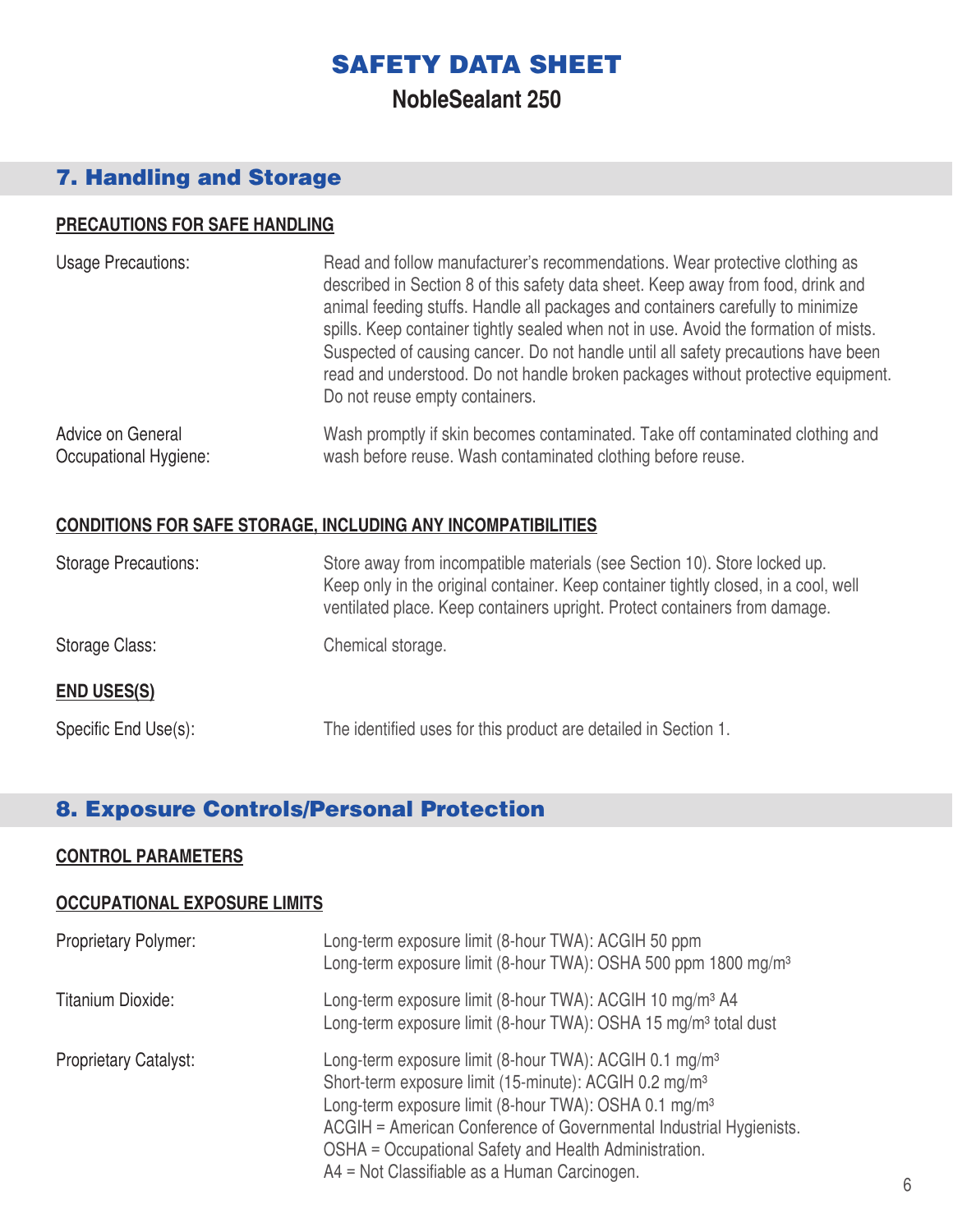### **NobleSealant 250**

### *8. Exposure Controls/Personal Protection (continued)*

#### **PROPRIETARY POLYMER**

Immediate Danger to Life and Health: 1100 ppm

#### **TITANIUM DIOXIDE (CAS: 13463-67-7)**

Immediate Danger to Life and Health: 5000 mg/m<sup>3</sup>

### **EXPOSURE CONTROLS**

Protective Equipment:



| <b>Appropriate Engineering Controls:</b> | Provide adequate general and local exhaust ventilation. Ensure the ventilation<br>system is regularly maintained and tested. Good general ventilation should be<br>adequate to control worker exposure to airborne contaminants. Observe any<br>occupational exposure limits for the product or ingredients.                                                                                                                                                                                                                                                                                                                                                     |
|------------------------------------------|------------------------------------------------------------------------------------------------------------------------------------------------------------------------------------------------------------------------------------------------------------------------------------------------------------------------------------------------------------------------------------------------------------------------------------------------------------------------------------------------------------------------------------------------------------------------------------------------------------------------------------------------------------------|
| Eye/Face Protection:                     | Wear tight-fitting, chemical splash goggles or face shield. If inhalation hazards exist,<br>a full-face respirator may be required instead.                                                                                                                                                                                                                                                                                                                                                                                                                                                                                                                      |
| Hand Protection:                         | It is recommended that chemical-resistant, impervious gloves are worn.<br>The most suitable glove should be chosen in consultation with the glove<br>supplier/manufacturer, who can provide information about the breakthrough time of<br>the glove material. To protect hands from chemicals, gloves should comply with<br>OSHA 1910.138 and be demonstrated to be impervious to the chemical and resist<br>degradation. Considering the data specified by the glove manufacturer, check during<br>use that the gloves are retaining their protective properties and change them as<br>soon as any deterioration is detected. Frequent changes are recommended. |
| Other Skin and Body Protection:          | May cause skin sensitization or allergic reactions in sensitive individuals.<br>Wear appropriate clothing to prevent repeated or prolonged skin contact.                                                                                                                                                                                                                                                                                                                                                                                                                                                                                                         |
| Hygiene Measures:                        | Wash after use and before eating, smoking and using the toilet. Do not eat, drink,<br>or smoke when using this product.                                                                                                                                                                                                                                                                                                                                                                                                                                                                                                                                          |
| <b>Respiratory Protections:</b>          | Ensure all respiratory protective equipment is suitable for its intended use and is<br>NIOSH approved. Check that the respirator fits tightly and the filter is changed<br>regularly. Gas and combination filter cartridges should comply with OSHA 1910.134.<br>Full face mask respirators with replaceable filter cartridges should comply with<br>OSHA 1910.134. Half mask and quarter mask respirators with replaceable filter<br>cartridges should comply with OSHA 1910.134.                                                                                                                                                                               |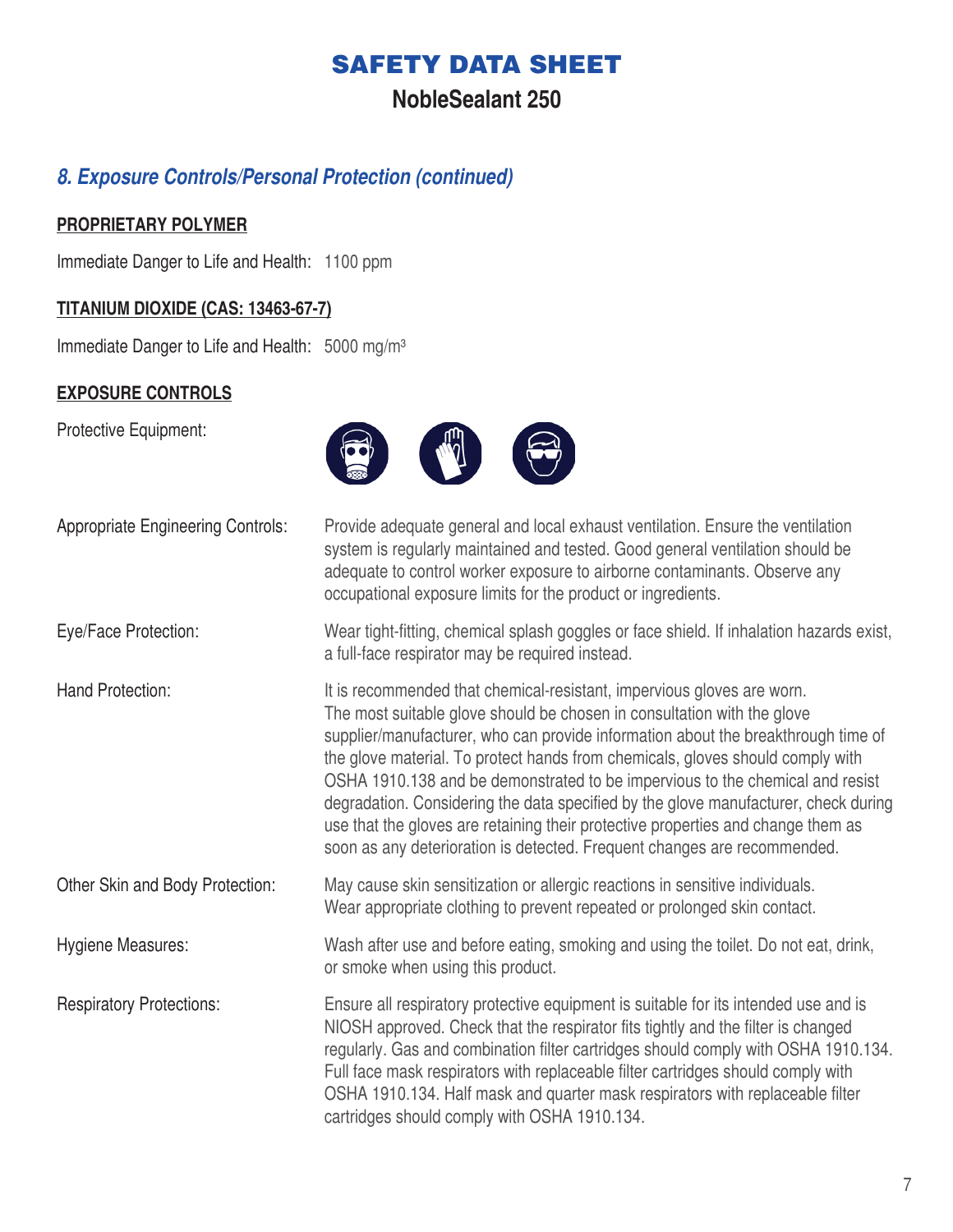**NobleSealant 250**

### *8. Exposure Controls/Personal Protection (continued)*

Environmental Exposure Controls: Keep container tightly sealed when not in use. Emissions from ventilation or work process equipment should be checked to ensure they comply with the requirements of environmental protection legislation. In some cases, fume scrubbers, filters or engineering modifications to the process equipment will be necessary to reduce emissions to acceptable levels.

### 9. Physical and Chemical Properties

#### **INFORMATION ON BASIC PHYSICAL AND CHEMICAL PROPERTIES**

| Appearance:                                             | Paste.          | Other Flammability:        | Not applicable. |
|---------------------------------------------------------|-----------------|----------------------------|-----------------|
| Odor:                                                   | Characteristic. | Vapor Pressure:            | Not applicable. |
| Odor Threshold:                                         | Not applicable. | Vapor Density:             | Not applicable. |
| pH:                                                     | Not applicable. | <b>Relative Density:</b>   | Not applicable. |
| <b>Melting Point:</b>                                   | Not applicable. | <b>Bulk Density:</b>       | Not applicable. |
| Initial Boiling Point and Range:                        | Not applicable. | Solubility(ies):           | Not applicable. |
| Flash Point:                                            | Not applicable. | Partition coefficient:     | Not applicable. |
| <b>Evaporation Rate:</b>                                | Not applicable. | Auto-Ignition Temperature: | Not applicable. |
| <b>Evaporation Factor:</b>                              | Not applicable. | Viscosity:                 | Not applicable. |
| Flammability (Solid, Gas):                              | Not applicable. | Solubility(ies):           | Contact the     |
| Upper/Lower Flammability or<br><b>Explosive Limits:</b> | Not applicable. | VOC's                      | manufacturer    |

### 10. Stability and Reactivity

| Reactivity:                                | See the other subsections of this section for further details.                                                         |
|--------------------------------------------|------------------------------------------------------------------------------------------------------------------------|
| Stability:                                 | Stable at normal ambient temperatures and when used as recommended.<br>Stable under the prescribed storage conditions. |
| <b>Possibility of Hazardous Reactions:</b> | No potentially hazardous reactions known.                                                                              |
| Conditions to Avoid:                       | There are no known conditions that are likely to result in a hazardous situation.                                      |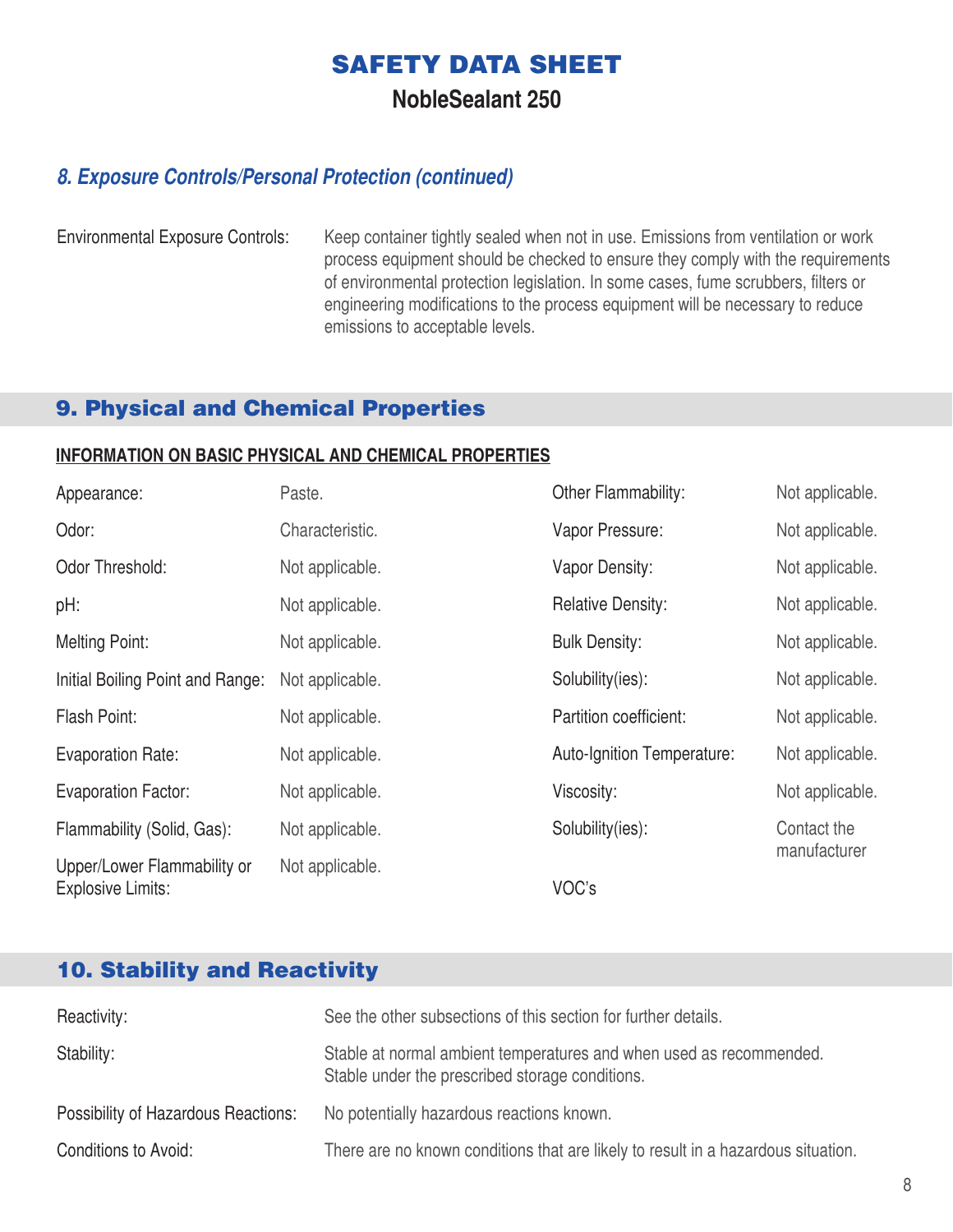**NobleSealant 250**

### *10. Stability and Reactivity (continued)*

| Materials to Avoid:                      | No specific material or group of materials is likely to react with the product to<br>produce a hazardous situation.                                                       |
|------------------------------------------|---------------------------------------------------------------------------------------------------------------------------------------------------------------------------|
| <b>Hazardous Decomposition Products:</b> | Does not decompose when used and stored as recommended. Thermal<br>decomposition or combustion products may include the following substances:<br>Harmful gases or vapors. |

# 11. Toxicological Information

### **INFORMATION ON TOXICOLOGICAL EFFECTS**

#### **ACUTE TOXICITY - ORAL**

| Notes (Oral LD <sub>50</sub> ):       | Based on available data the classification criteria are not met.             |
|---------------------------------------|------------------------------------------------------------------------------|
| <b>ACUTE TOXICITY - DERMAL</b>        |                                                                              |
| Notes (Dermal LD <sub>50</sub> ):     | Based on available data the classification criteria are not met.             |
| <b>ACUTE TOXICITY - INHALATION</b>    |                                                                              |
| Notes (Inhalation LD <sub>50</sub> ): | Based on available data the classification criteria are not met.             |
| ATE Inhalation (Dusts/Mists mg/l):    | 14.88                                                                        |
| <b>SKIN CORROSION/IRRITATION</b>      |                                                                              |
| Animal Data:                          | Based on available data the classification criteria are not met.             |
| <b>EYE DAMAGE/IRRITATION</b>          |                                                                              |
| Serious Eye Damage/Irritation:        | Causes serious eye irritation.                                               |
| <b>RESPIRATORY SENSITIZATION</b>      |                                                                              |
| <b>Respiratory Sensitization:</b>     | Based on available data the classification criteria are not met.             |
| <b>SKIN SENSITIZATION</b>             |                                                                              |
| <b>Skin Sensitization:</b>            | May cause skin sensitization or allergic reactions in sensitive individuals. |
| <b>GERM CELL MUTAGENICITY</b>         |                                                                              |
| Genotoxicity - in Vitro:              | Based on available data the classification criteria are not met.             |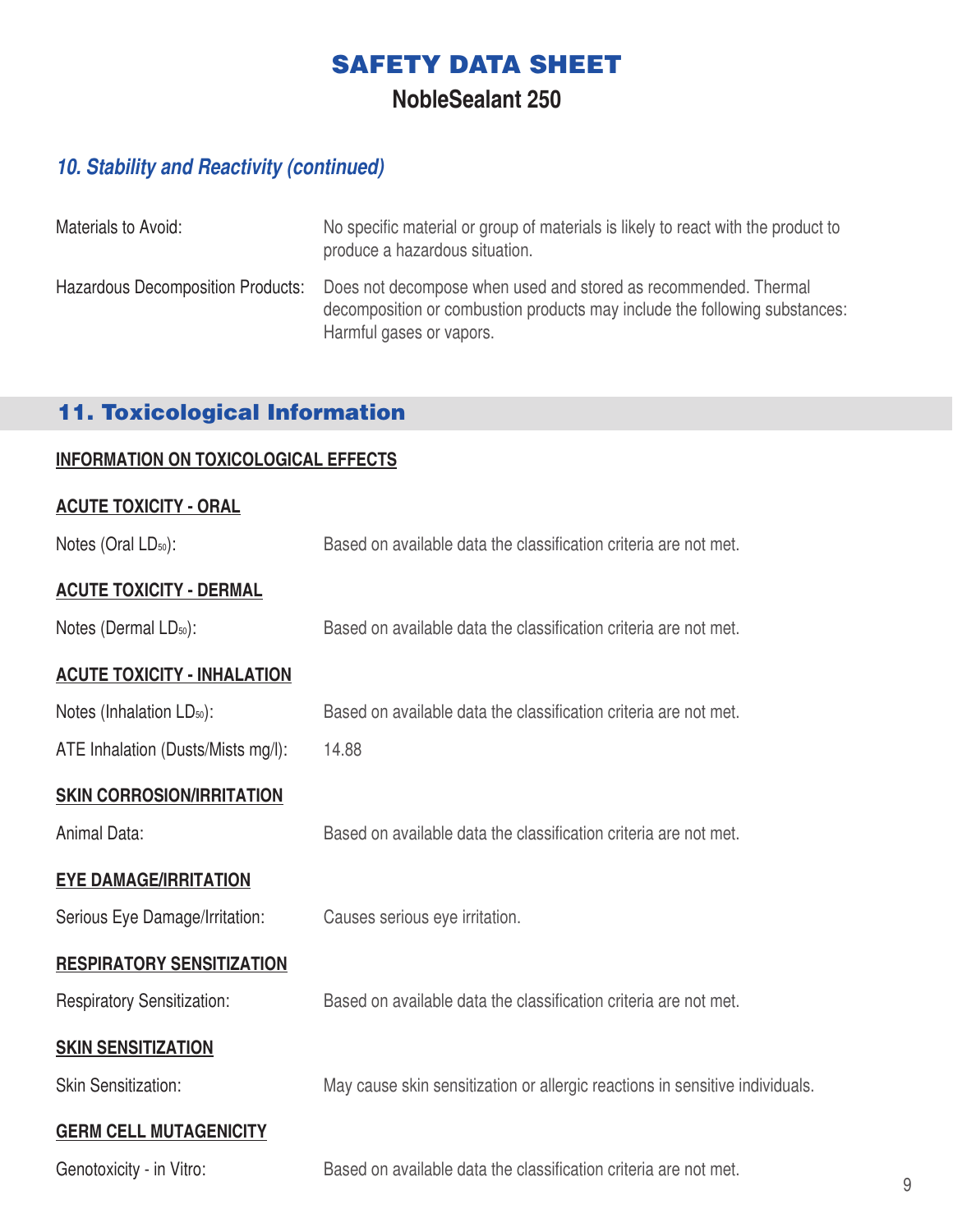**NobleSealant 250**

# *11. Toxicological Information (continued)*

| <b>CARCINOGENICITY</b>                                    |                                                                                                                                                                                                                       |
|-----------------------------------------------------------|-----------------------------------------------------------------------------------------------------------------------------------------------------------------------------------------------------------------------|
| Carcinogenicity:                                          | Suspected of causing cancer.                                                                                                                                                                                          |
| <b>IARC Carcinogenicity:</b>                              | Contains a substance which may be potentially carcinogenic. IARC Group 2B<br>Possibly carcinogenic to humans.                                                                                                         |
| <b>REPRODUCTIVE TOXICITY</b>                              |                                                                                                                                                                                                                       |
| Reproductive Toxicity - Fertility:                        | Based on available data the classification criteria are not met.                                                                                                                                                      |
|                                                           | Reproductive Toxicity - Development: Based on available data the classification criteria are not met.                                                                                                                 |
| <u>SPECIFIC TARGET ORGAN TOXICITY - SINGLE EXPOSURE</u>   |                                                                                                                                                                                                                       |
| STOT - Single Exposure:                                   | Not classified as a specific target organ toxicant after a single exposure.                                                                                                                                           |
| <u>SPECIFIC TARGET ORGAN TOXICITY - REPEATED EXPOSURE</u> |                                                                                                                                                                                                                       |
| <b>STOT - Repeated Exposure:</b>                          | Not classified as a specific target organ toxicant after repeated exposure.                                                                                                                                           |
| <b>ASPIRATION HAZARD</b>                                  |                                                                                                                                                                                                                       |
| <b>Aspiration Hazard:</b>                                 | Based on available data the classification criteria are not met.                                                                                                                                                      |
| General Information:                                      | May cause cancer after repeated exposure. Risk of cancer depends on duration and<br>level of exposure. The severity of the symptoms described will vary dependent on<br>the concentration and the length of exposure. |
| Inhalation:                                               | No specific symptoms known.                                                                                                                                                                                           |
| Ingestion:                                                | May cause sensitization or allergic reactions in sensitive individuals.                                                                                                                                               |
| <b>Skin Contact:</b>                                      | May cause skin sensitization or allergic reactions in sensitive individuals.                                                                                                                                          |
| Eye Contact:                                              | Irritating to eyes.                                                                                                                                                                                                   |
| Route of Exposure:                                        | Ingestion, Inhalation, Skin, and/or eye contact.                                                                                                                                                                      |
| Target Organs:                                            | No specific target organs known.                                                                                                                                                                                      |
| <b>Medical Considerations:</b>                            | Skin disorders and allergies.                                                                                                                                                                                         |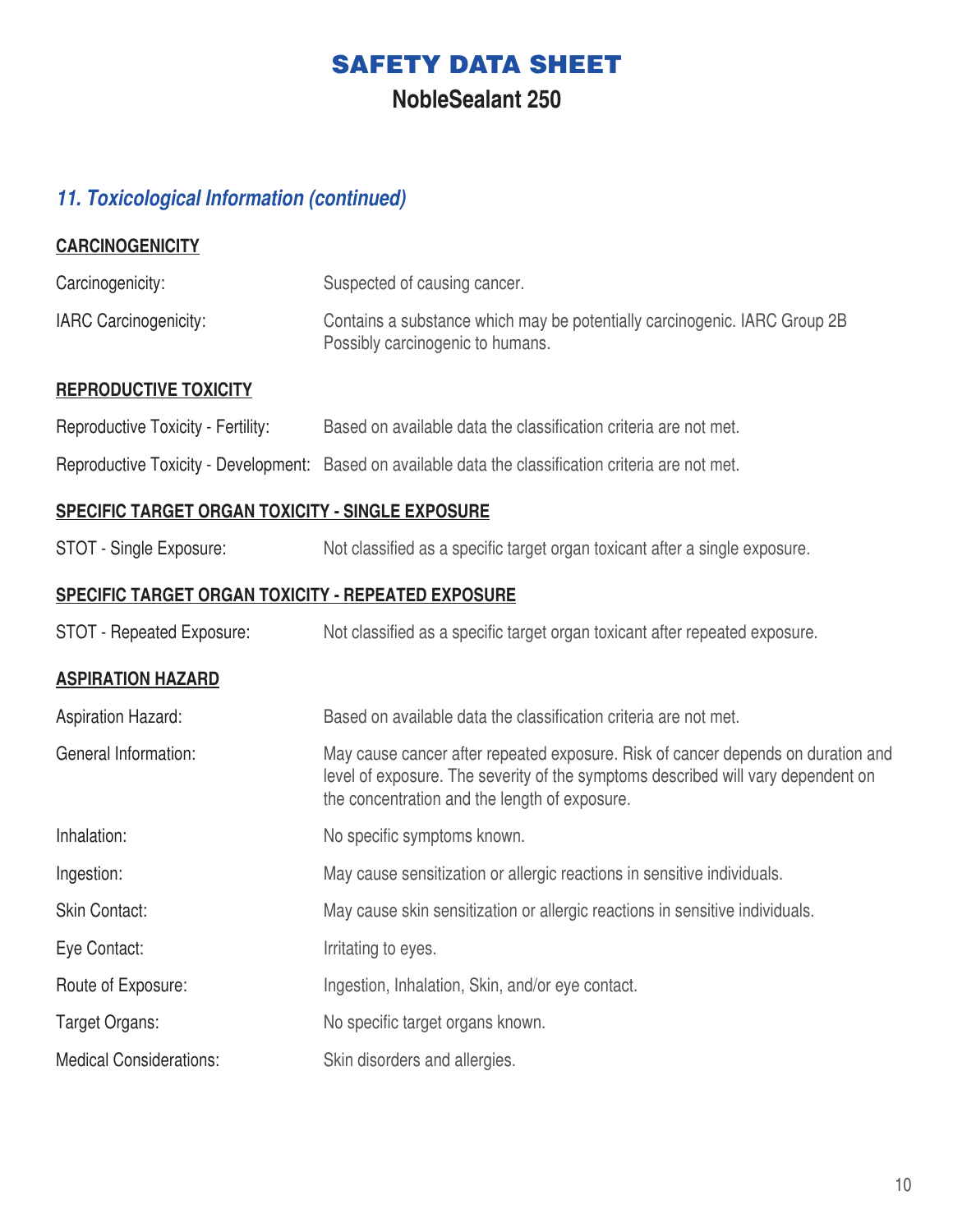### **NobleSealant 250**

# 12. Ecological Information

| Ecotoxicity:                       | Not regarded as dangerous for the environment. However, large or frequent spills<br>may have hazardous effects on the environment. |
|------------------------------------|------------------------------------------------------------------------------------------------------------------------------------|
| Toxicity:                          | Based on available data the classification criteria are not met.                                                                   |
| PERSISTENCE AND DEGRADABILITY      |                                                                                                                                    |
| Persistence and Degradability:     | The degradability of the product is not known.                                                                                     |
| <b>BIO-ACCUMULATIVE POTENTIAL</b>  |                                                                                                                                    |
| <b>Bio-Accumulative Potential:</b> | No data available on bioaccumulation.                                                                                              |
| <b>Partition Coefficient:</b>      | Not applicable.                                                                                                                    |
| <b>MOBILITY IN SOIL</b>            |                                                                                                                                    |
| Mobility:                          | No data available.                                                                                                                 |
| <b>OTHER ADVERSE EFFECTS</b>       |                                                                                                                                    |
| Other:                             | None known.                                                                                                                        |

# 13. Disposal Considerations

### **WASTE TREATMENT METHODS**

| General Information: | The generation of waste should be minimized or avoided wherever possible. Reuse<br>or recycle products wherever possible. This material and its container must be<br>disposed of in a safe way. When handling waste, the safety precautions applying to<br>handling of the product should be considered. Care should be taken when handling<br>emptied containers that have not been thoroughly cleaned or rinsed out. Empty<br>containers or liners may retain some product residues and hence<br>be potentially hazardous. |
|----------------------|------------------------------------------------------------------------------------------------------------------------------------------------------------------------------------------------------------------------------------------------------------------------------------------------------------------------------------------------------------------------------------------------------------------------------------------------------------------------------------------------------------------------------|
| Disposal Methods:    | Do not empty into drains. Dispose of surplus products and those that cannot be<br>recycled via a licensed waste disposal contractor. Waste, residues, empty<br>containers, discarded work clothes and contaminated cleaning materials should be<br>collected in designated containers, labeled with their contents. Incineration or landfill<br>should only be considered when recycling is not feasible.                                                                                                                    |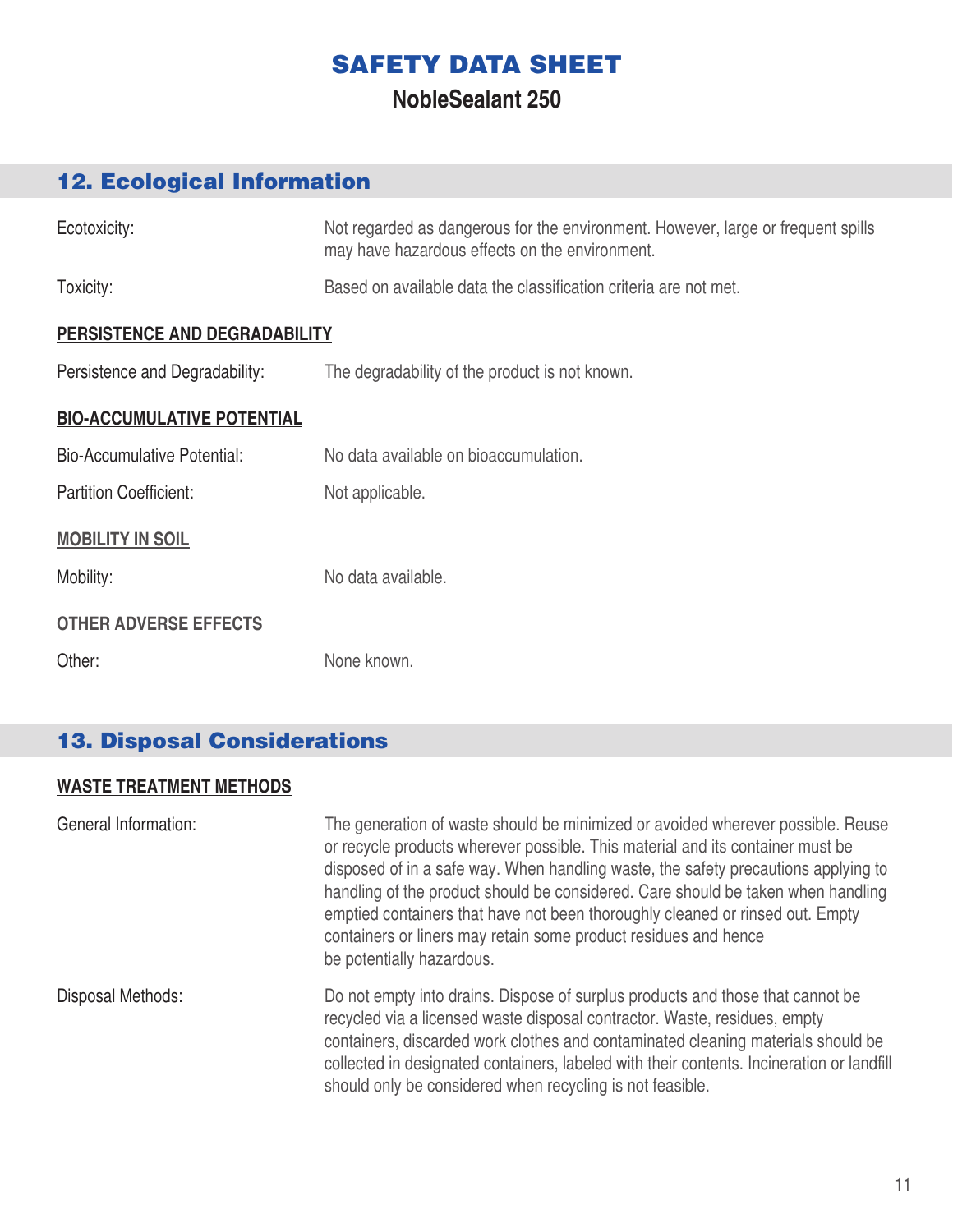### **NobleSealant 250**

### 14. Transport Information

### 15. Regulatory Information

#### **US FEDERAL REGULATIONS**

| <b>SARA Section 302</b><br><b>Extremely Hazardous Substances</b><br><b>Tier II Threshold Planning Quantities</b> | None of the ingredients are listed or exempt. |
|------------------------------------------------------------------------------------------------------------------|-----------------------------------------------|
| CERCLA/Superfund,<br>Hazardous Substances/<br>Reportable Quantities (EPA)                                        | None of the ingredients are listed or exempt. |
| <b>SARA Extremely Hazardous</b><br><b>Substances EPCRA</b><br><b>Reportable Quantities</b>                       | None of the ingredients are listed or exempt. |
| <b>SARA 313 Emission Reporting</b>                                                                               | None of the ingredients are listed or exempt. |
| <b>CAA Accidental Release Prevention</b>                                                                         | None of the ingredients are listed or exempt. |
| <b>FDA - Essential Chemical</b>                                                                                  | None of the ingredients are listed or exempt. |
| <b>FDA</b> - Precursor Chemical                                                                                  | None of the ingredients are listed or exempt. |
| SARA (311/312) Hazard Categories                                                                                 | None of the ingredients are listed or exempt. |
| <b>OSHA Highly Hazardous Chemicals</b>                                                                           | None of the ingredients are listed or exempt. |

#### **US STATE REGULATIONS**

#### **California Proposition 65 Carcinogens and Reproductive Toxins**

 Warning! This product can expose you to chemicals, including Titanium Dioxide which is known to the State of California to cause cancer. For more information, go to www.p65Warnings.ca.gov

| Diisononyl Phthalate                                 | Carcinogen.                                                                            |
|------------------------------------------------------|----------------------------------------------------------------------------------------|
| <b>Titanium Dioxide</b>                              | Carcinogen.                                                                            |
|                                                      | California Air Toxics "Hot Spots" (A-I) None of the ingredients are listed or exempt.  |
|                                                      | California Air Toxics "Hot Spots" (A-II) None of the ingredients are listed or exempt. |
| California Directors List of<br>Hazardous Substances | None of the ingredients are listed or exempt.                                          |
| Massachusetts "Right To Know" List                   | The following ingredients are listed or exempt: Titanium Dioxide                       |